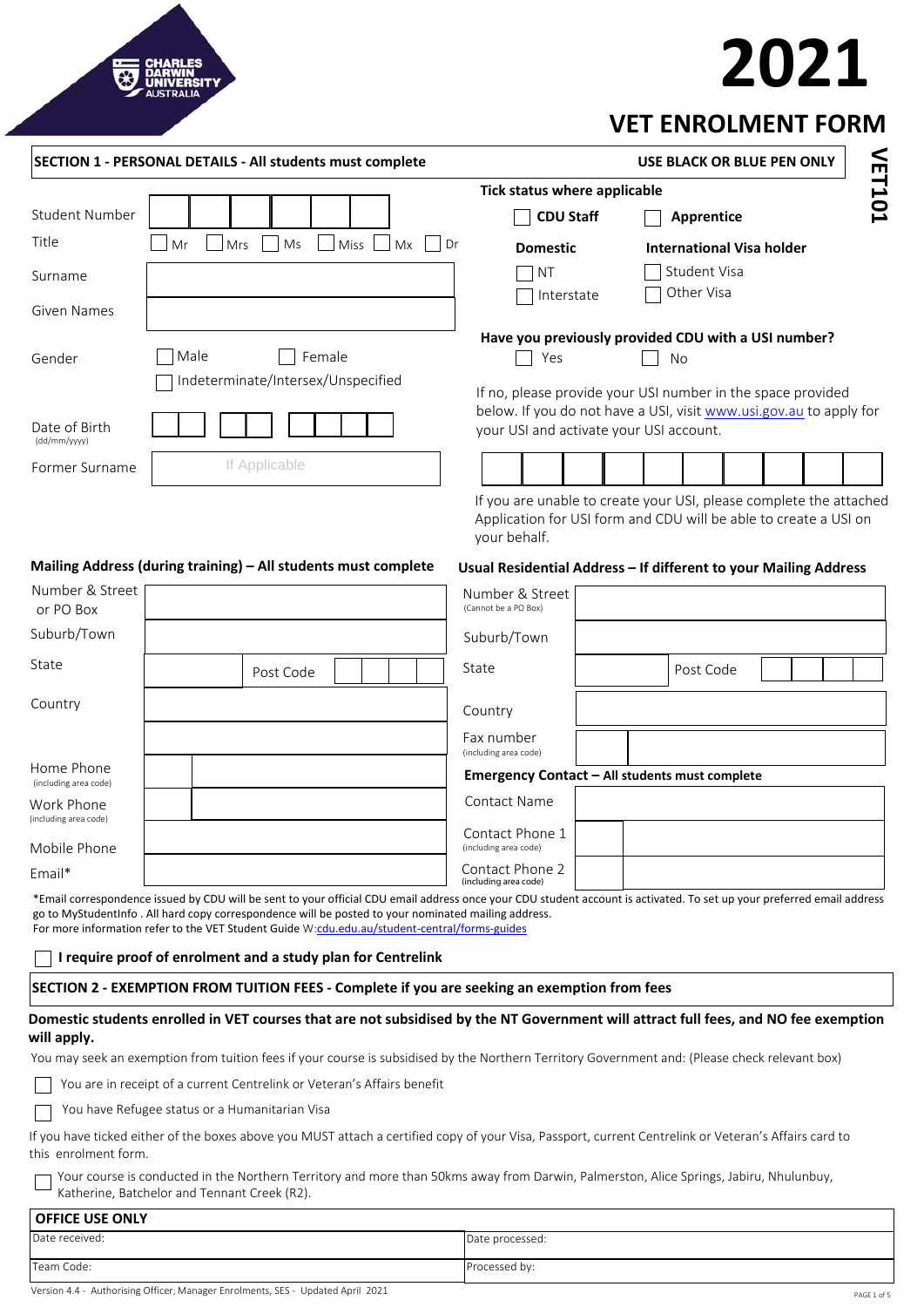### **SECTION 3 - Complete if you are seeking Credit Transfer (CT) or Recognition of Prior Learning (RPL)**

I intend to seek credit transfer/s for previous studies completed. (Please complete the VET110 - Application for Credit Transfer form) **Credit Transfer** - Charles Darwin University as a Registered Training Organisation (RTO) recognises the Australian Quality Framework qualifications and Statements of Attainment issued by other Australian RTO's. Please indicate below if you are seeking a Credit Transfer.

**RPL -** The University offers RPL as a form of assessment, if you think you qualify, please discuss with the Team Leader/Lecturer. If you are seeking RPL through the self assessment process, you must have completed the VET121 - RPL Application form before completing this enrolment form.

Please tick the box if you are currently undertaking the RPL self assessment.

#### **SECTION 4 - COURSE DETAILS – Must be completed with a Team Leader/Delegate at the time of enrolment**

| Course code                                                        |                      |           | Commencing course in TP1<br>TP2 | TP3<br>TP4 I |  |  |  |  |
|--------------------------------------------------------------------|----------------------|-----------|---------------------------------|--------------|--|--|--|--|
| Course name                                                        |                      |           |                                 |              |  |  |  |  |
| Unit Set Descriptor                                                |                      |           |                                 |              |  |  |  |  |
| Course mode                                                        | External<br>Internal | Mixed     | Team code                       |              |  |  |  |  |
| Campus where most of your studies in this course will be delivered |                      |           |                                 |              |  |  |  |  |
| Alice Springs                                                      | Casuarina            | Jabiru    | Katherine Town                  | Waterfront   |  |  |  |  |
| Katherine Rural                                                    | Palmerston           | Nhulunbuy | Tennant Creek                   |              |  |  |  |  |
| Other delivery location (please specify)                           |                      |           |                                 |              |  |  |  |  |

#### **SECTION 5 - UNIT DETAILS – Must be completed with a Team Leader/Delegate at the time of enrolment**

List all the units you plan to start or seek RPL for in 2021. Teaching periods indicate the period in which you are starting a particular unit. **Teaching periods in 2021 start on: Teaching Period 1 – 1 January; Teaching Period 2 – 1 April; Teaching Period 3 – 1 July; Teaching Period 4 – 1 October.** 

| <b>Unit Code</b> | Teaching Delivery   Mode   Seeking<br>Period | Location $\vert (I/E/M) \vert$ RPL(X) |  | <b>Unit Name</b> | <b>Training</b><br>start date | <b>Training</b><br>end date |
|------------------|----------------------------------------------|---------------------------------------|--|------------------|-------------------------------|-----------------------------|
|                  |                                              |                                       |  |                  |                               |                             |
|                  |                                              |                                       |  |                  |                               |                             |
|                  |                                              |                                       |  |                  |                               |                             |
|                  |                                              |                                       |  |                  |                               |                             |
|                  |                                              |                                       |  |                  |                               |                             |
|                  |                                              |                                       |  |                  |                               |                             |
|                  |                                              |                                       |  |                  |                               |                             |
|                  |                                              |                                       |  |                  |                               |                             |
|                  |                                              |                                       |  |                  |                               |                             |
|                  |                                              |                                       |  |                  |                               |                             |
|                  |                                              |                                       |  |                  |                               |                             |

| <b>TEAM USE ONLY</b>                          |                    |                             |      |                           |  |  |  |
|-----------------------------------------------|--------------------|-----------------------------|------|---------------------------|--|--|--|
| Fee category<br>(CSO to complete)             | AFB<br>Learnline l | Funding source: 11H<br> 111 | 11K  | Other<br>20A<br>(specify) |  |  |  |
| Lecturer Namel                                | Lecturer Signature |                             | Date |                           |  |  |  |
| Student RPL Request recorded on Team Register |                    |                             |      |                           |  |  |  |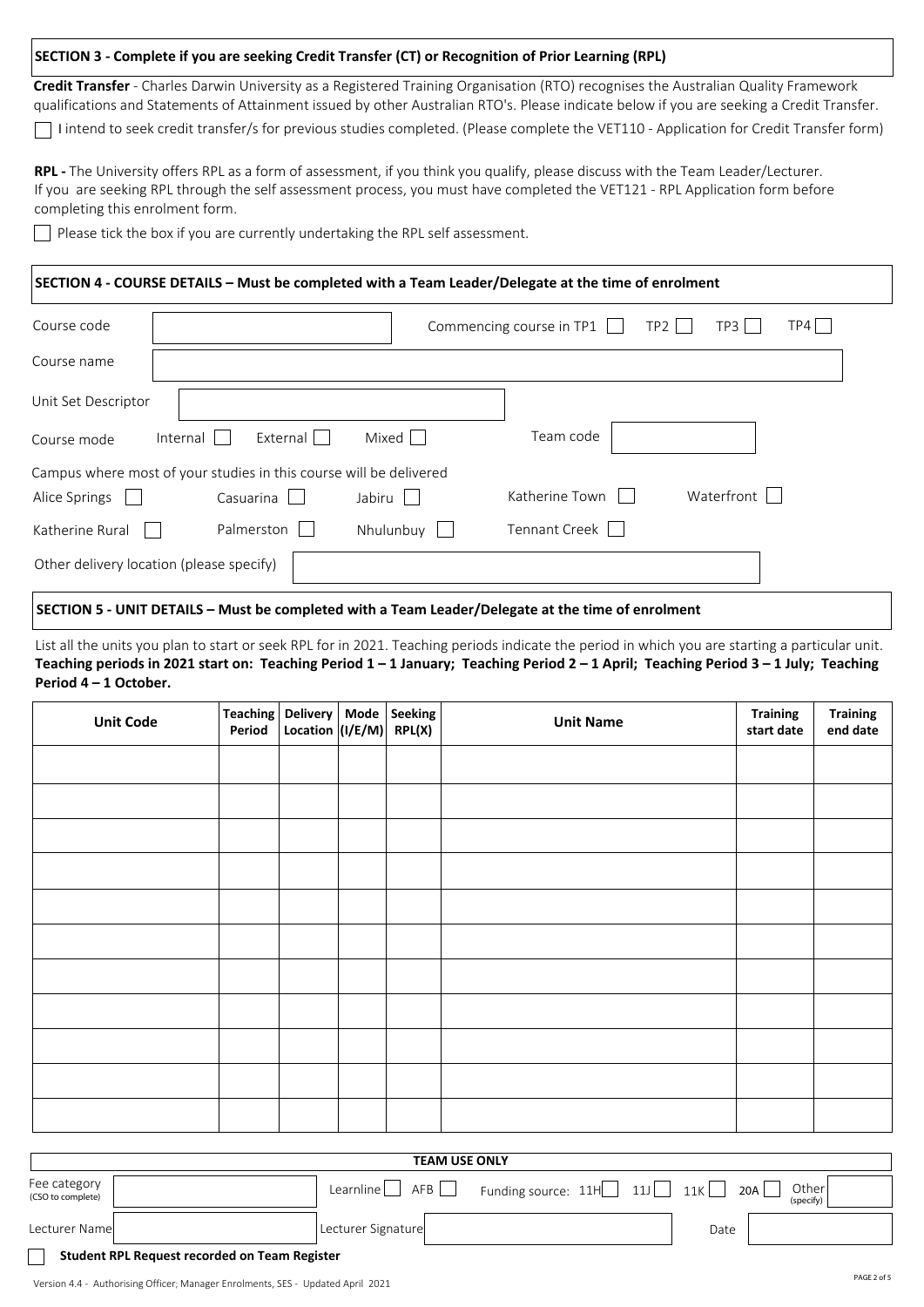|     | Q1. Citizenship and Residence status during this teaching period?                                                                                                                                                                   | What is your highest completed school level?<br>Q9.                                                                                                                                                                                                                                                                                                                                                                                              |  |  |  |
|-----|-------------------------------------------------------------------------------------------------------------------------------------------------------------------------------------------------------------------------------------|--------------------------------------------------------------------------------------------------------------------------------------------------------------------------------------------------------------------------------------------------------------------------------------------------------------------------------------------------------------------------------------------------------------------------------------------------|--|--|--|
|     | $\Box$ Australian citizen including Australian citizens with dual<br>citizenship<br>Permanent Resident<br>□ Temporary Entry Permit including student visa or diplomat or a                                                          | $\Box$ Year 12 Completed<br>$\Box$ Year 9 or equivalent Completed<br>$\Box$ Year 11 Completed<br>Year 8 or lower Completed<br>$\Box$ Year 10 Completed<br>Did not go to school<br>$\Box$                                                                                                                                                                                                                                                         |  |  |  |
|     | dependant of a diplomat<br>$\Box$ Status other than one of the above                                                                                                                                                                | Q10. Have you successfully completed any of the following<br>qualifications? Please tick all applicable boxes:                                                                                                                                                                                                                                                                                                                                   |  |  |  |
| Q2. | What is the postcode of the residential area in which you<br>usually live? (Not a PO Box Postcode)                                                                                                                                  | 111 □ Doctoral Degree                                                                                                                                                                                                                                                                                                                                                                                                                            |  |  |  |
|     | $\Box$ Australian postcode                                                                                                                                                                                                          | 112 Master Degree                                                                                                                                                                                                                                                                                                                                                                                                                                |  |  |  |
|     | $\Box$ Overseas address (You do not need to provide a postcode)                                                                                                                                                                     | 200 □ Graduate Diploma or Graduate Certificate<br>300 □ Bachelor Degree                                                                                                                                                                                                                                                                                                                                                                          |  |  |  |
|     | Q3. Do you speak a language other than English at home?                                                                                                                                                                             | 410 Advanced Diploma or Associate Degree                                                                                                                                                                                                                                                                                                                                                                                                         |  |  |  |
|     | 1201 □ No, English only. Proceed to Q4.                                                                                                                                                                                             | 420 □ Diploma                                                                                                                                                                                                                                                                                                                                                                                                                                    |  |  |  |
|     | $\Box$ Yes, other. Name the language that is spoken most often.                                                                                                                                                                     | 511 □ Certificate IV                                                                                                                                                                                                                                                                                                                                                                                                                             |  |  |  |
|     |                                                                                                                                                                                                                                     | $514$ $\Box$ Certificate III<br>521 □ Certificate II                                                                                                                                                                                                                                                                                                                                                                                             |  |  |  |
|     |                                                                                                                                                                                                                                     | 524 Certificate I                                                                                                                                                                                                                                                                                                                                                                                                                                |  |  |  |
|     | How well do you speak English?                                                                                                                                                                                                      | 000 $\Box$ None of the above                                                                                                                                                                                                                                                                                                                                                                                                                     |  |  |  |
|     | $1 \square$ Very well<br>$2 \square$ Well<br>$3$ $\Box$ Not well<br>$4 \Box$ Not at all                                                                                                                                             |                                                                                                                                                                                                                                                                                                                                                                                                                                                  |  |  |  |
|     | Q4. In what country were you born?                                                                                                                                                                                                  | Q11. Do you consider yourself to have a disability, impairment or                                                                                                                                                                                                                                                                                                                                                                                |  |  |  |
|     | 1100 □ Australia<br>Other Country                                                                                                                                                                                                   | long-term medical condition which is likely to affect your                                                                                                                                                                                                                                                                                                                                                                                       |  |  |  |
|     | (please specify)                                                                                                                                                                                                                    | study? Disclosing a disability is confidential.                                                                                                                                                                                                                                                                                                                                                                                                  |  |  |  |
| Q5. | Are you of Australian Aboriginal or Torres Strait Islander origin?                                                                                                                                                                  | □ No. Proceed to Q12.<br>$\Box$ Yes                                                                                                                                                                                                                                                                                                                                                                                                              |  |  |  |
|     | 1 □ Yes, Aboriginal<br>2 □ Yes, Torres Strait Islander<br>3 Yes, Aboriginal and Torres Strait Islander<br>4 Neither Aboriginal nor Torres Strait Islander                                                                           | If yes, then please indicate the areas of disability, impairment<br>or long-term condition.<br>$\Box$ Hearing/deaf<br>$\Box$ Mental illness<br>$\Box$ Physical<br>$\Box$ Acquired brain impairment                                                                                                                                                                                                                                               |  |  |  |
| Q6. | Which of the following categories, best describes your current<br>employment status? (Tick one box only)                                                                                                                            | $\Box$ Intellectual<br>$\Box$ Vision<br>$\Box$ Learning<br>$\Box$ Medical condition<br>$\Box$ Other                                                                                                                                                                                                                                                                                                                                              |  |  |  |
|     | 01 □ Full-time employee<br>02 □ Part-time employee<br>03 □ Self-employed - not employing others<br>04 $\Box$ Employer<br>05 <b>Figure 1</b> Employed - unpaid worker in a family business<br>06 Unemployed - seeking full-time work | Students are encouraged to contact the Disability Liaison<br>Officer if adjustments are required to undertake studies.<br>Please indicate if you would like to be contacted in regards to<br>services available for students with disabilities.<br>$\Box$ Yes<br>$\Box$ No                                                                                                                                                                       |  |  |  |
|     | 07 □ Unemployed - seeking part-time work                                                                                                                                                                                            | Q12. Of the following categories, which best describes your main                                                                                                                                                                                                                                                                                                                                                                                 |  |  |  |
|     | 08 $\Box$ Not employed - not seeking employment                                                                                                                                                                                     | reason for undertaking this study. (Tick one box only)                                                                                                                                                                                                                                                                                                                                                                                           |  |  |  |
|     | Q7. Are you still attending secondary school?<br>$\Box$ No<br>$\Box$ Yes, Name of school<br>Are you an International Secondary School Student Visa holder?<br>Yes<br>No                                                             | 01 $\Box$ To get a job<br>08 □ To get into another<br>course of study<br>02 □ To develop existing business<br>03 □ To start my own business<br>11 □ Other reasons<br>04 □ To try for a different career<br>12 <b>For personal interest or</b><br>self-development<br>05 □ To get a better job/promotion<br>13 □ To get skills for<br>06 $\Box$ It was a requirement of my job<br>community/voluntary work<br>07 $\Box$ I wanted extra skills for |  |  |  |
| Q8. | In which year did you complete your highest school level?                                                                                                                                                                           | my job                                                                                                                                                                                                                                                                                                                                                                                                                                           |  |  |  |
|     | Years 8 - 12 ONLY<br>(Leave blank if you did not go to school)                                                                                                                                                                      | Q13. Do you intend to complete the whole qualification/course or do<br>you intend to complete a set of units? (Tick one box only)                                                                                                                                                                                                                                                                                                                |  |  |  |
|     |                                                                                                                                                                                                                                     |                                                                                                                                                                                                                                                                                                                                                                                                                                                  |  |  |  |

#### **SECTION 7 - THIRD PARTY SPONSORSHIP**

If your course fees are going to be sponsored by a Third Party, the Third Party Authorisation form must be completed. The form is available at W:[cdu.edu.au/student-central/forms-guides](https://www.cdu.edu.au/student-central/forms-guides); forward the completed form as soon as possible to E: [student.central@cdu.edu.au](mailto:student.central@cdu.edu.au).

If you are an apprentice, please complete the VET105 - Apprentices Third Party Authorisation for Studies form, all other students must complete the VET104 - Third Party Authorisation for Studies form.

### **NOTE: Payment for CDU staff undertaking approved training should be handled by Journal Transfer**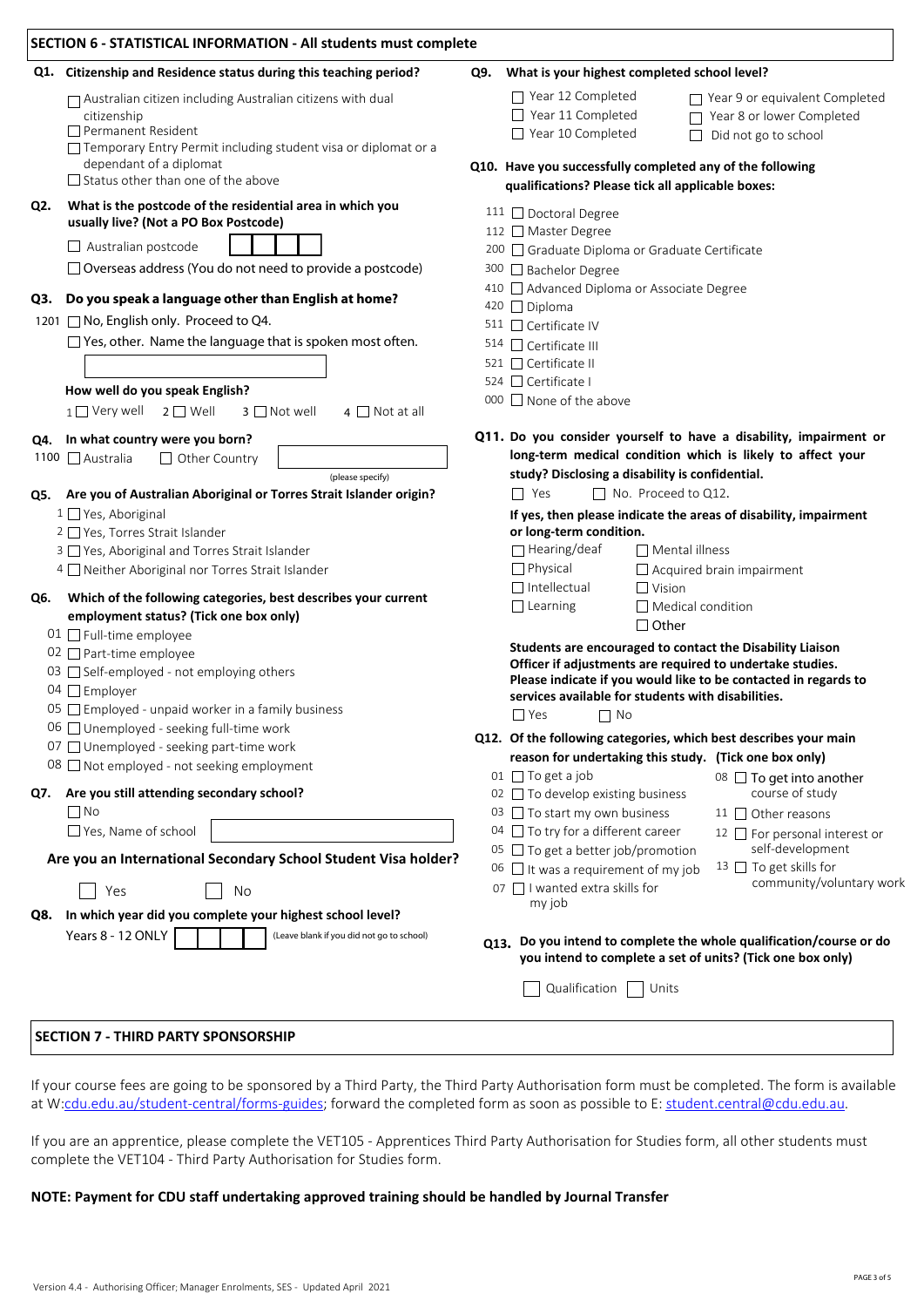## **SECTION 8 - PRIVACY STATEMENT & DECLARATION - All students must complete**

#### **Student Declaration**

- I have been informed of fees and charges associated with this course, including the requirements and timelines to withdraw without incurring fees. I agree to meet all enrolment deadlines and make payment of all fees arising from this enrolment by the due date. I understand that I must accept the consequences of not meeting these due dates in accordance with instructions either published by the University or sent to me in any correspondence from the University relating to my enrolment. 1.
- I further undertake to pay the prescribed fees and charges (if any) within the time allowed by CDU for such payment. 2.
- I understand that I am responsible for notifying Centrelink of study load or changes to study load where applicable. 3.
- I am aware of what is required for entry into this course. I have also read the course information, which is found on the web (https://www.cdu.edu.au/courses) 4.
- 5. I acknowledge that pertaining to VET enrolments; I have access to, and have read the information supplied in the VET Student Guide W[:cdu.edu.au/student-central/forms-guides](https://www.cdu.edu.au/student-central/forms-guides)
- I acknowledge that I have access to, and have read the information regarding VET Student Loans schemes, if applicable. W:[cdu.edu.au/vocational-education-training/current-vet-students/vet-student-loans](https://www.cdu.edu.au/vocational-education-training/current-vet-students/vet-student-loans) 6.
- I declare that if this course is supplied under NTG recurrent funding (including the entitlement) and if I am an NT or Commonwealth Government employee, I am undertaking this training for personal reasons and it is not professional development requested by my employer. 7.
- I acknowledge that while I am enrolled I will comply with the rules, policies, procedures and by-laws of Charles Darwin University. 8.
- 9. I acknowledge that CDU provides integrated student support throughout training, and authorise CDU to enrol me in student support modules as part of the enrolment process or on commencement of training if required.
- 10. I understand that Charles Darwin University will not disclose the information provided by me on this form to third parties, without my written consent, in accordance with Charles Darwin University's Privacy Policy, which is available at: W: [cdu.edu.au/governance/doclibrary/pol-032.pdf](http://www.cdu.edu.au/governance/doclibrary/pol-032.pdf)
- 11. I authorise the University to transfer, use and disclose any information provided by me to the University, or any information obtained in connection with this enrolment to all it's member institutions, the Universities Australia member institutions, the members of the Australasian Conference of Tertiary Admissions Centre (ACTAC), or other tertiary educational, any registration/accreditation board (including the Australian Health Practitioner Regulation Agency) or authority either in Australia or Overseas where the University reasonably considers it is necessary.
- 12. I acknowledge that the university is required to release personal information to the Australian Government Department of Education, Skills and Employment (DESE) and that DESE will collect and store my personal information in the Higher Education Information Management System (HEIMS). From 2021, HEIMS is being gradually replaced with TCSI and HEIMS will be decommissioned once TCSI is fully operational.

Transforming the Collection of Student Information (TCSI) - It aims to create a simpler way for CDU to collect, review and report information to DESE, Services Australia and the Australian Taxation Office (ATO).

- <sup>n</sup> We may disclose your personal information to Australian government agencies, including Services Australia (Department of Human Services) and ATO, where this is required or authorised by Australian law.
- <sup>n</sup>Information about your enrolment with CDU may disclosed if you are claiming or receiving a payment from Services Australia.
- <sup>n</sup>You are still required to notify Services Australia of any change in circumstances that may affect your payment.

<sup>n</sup>Personal information disclosed to Services Australia is protected by law, including the Privacy Act 1988. More information about the way that Services Australia handles personal information can be found at W:[servicesaustralia.gov.au/individuals/privacy](https://www.servicesaustralia.gov.au/individuals/privacy)

- 13. I agree to be contacted via electronic means whilst I am a student at Charles Darwin University.
- 14. I acknowledge that I may be photographed, recorded and/or filmed while I am enrolled at Charles Darwin University (CDU). I hereby consent to the use of any photographs, film, videos and audio recording of my appearance for promotional, commercial and marketing purposes on any present or future media or means known or unknown by CDU. CDU will, wherever possible have regard to my cultural, family and personal sensitivities. I also acknowledge that I may cancel this consent at any time by contacting E: [student.central@cdu.edu.au.](mailto:student.central@cdu.edu.au)
- 15. I acknowledge that it is my responsibility to provide a Unique Student Identifier (USI). I authorise Charles Darwin University to verify a USI supplied by me; or search for and locate an existing USI; or obtain a USI on my behalf, and view my training records and results on the USI website. I understand that if my USI is not recorded, no qualifications or statements of attainment can be issued.
- 16. I declare that the information I have supplied is, to the best of my knowledge, correct and complete.
- 17. I understand that the giving of forged, false or misleading information may lead to the cancellation of my enrolment.